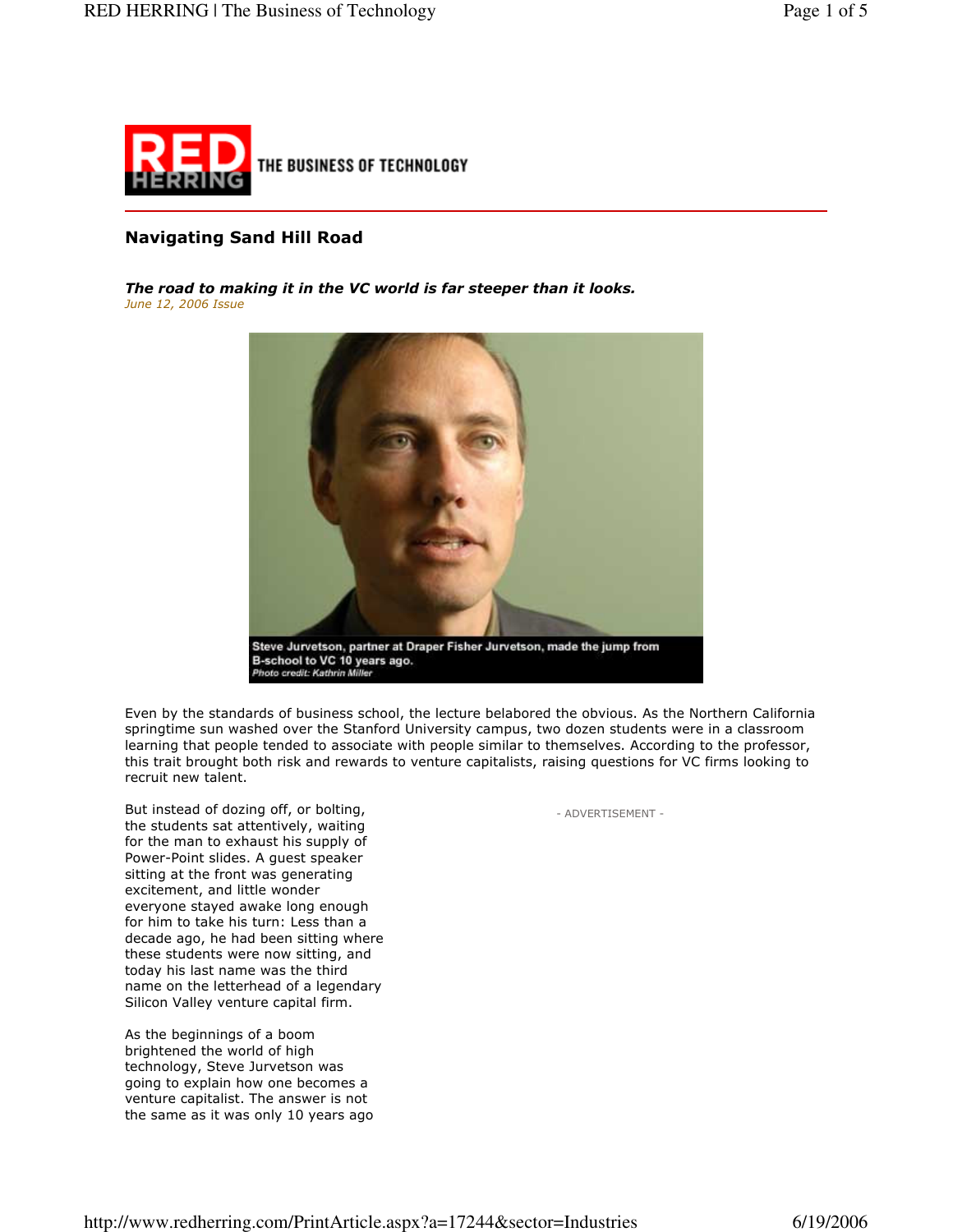when Mr. Jurvetson made the jump from B-school to VC.

Venture capital is not the gated community it seems, but for maybe 40 years membership has been largely restricted to the entrepreneurial set: engineers, inventors, and deeppocketed investors who preferred to sink money in technology rather than real estate or racehorses. That has been changing and so it seems fair to ask, what are the paths one takes to a lucrative career in venture capitaland what do VCs look for when they hire?

Had there been any African-Americans in the classroom when Mr. Jurvetson offered an answer, the news might have been disappointing. Mr. Jurvetson, a lanky man in his early



30s, put it bluntly. Ask a venture capitalist what sort of person makes the best VCs, and the venture capitalist will describe someone remarkably like himself, Mr. Jurvetson said.

But Draper Fisher Jurvetson maintains a hiring philosophy that runs counter to the prevailing wisdom of Silicon Valley. DFJ actively seeks to roil its talent pool with young, risky hires, or so Mr. Jurvetson told the class. The firm looks for people who may have personal and professional histories that differ from the firm's top partners, he said. But that is rare.

### **Capital of Venture Capital**

DFJ is located on Sand Hill Road in Menlo Park, which abuts Palo Alto, the home of Mr. Jurvetson's famous alma mater. Sand Hill Road, of course, is to venture capital what Madison Avenue is to advertising, or Savile Row to tailoring, and on Sand Hill Road it is a conceit that venture capital is a meritocracy where ideas and creativity trump pedigree.

A decade ago, most VC partnerships managed anywhere from \$50 million to \$100 million in assets, a big one perhaps \$250 million or more. Then came the bubble: New VC firms and their funds multiplied rapidly, as did the amount of money raised. In 2000, 195 first-time funds showed up at the party. Managed capital mushroomed to \$223 billion in 2000 from \$142 billion in 1999. To put that last number in perspective, from 1983 to 1998, double-digit billions were the order of the day, with 1999 being the first year the industry had broken into the hundreds of billions.

In 2001, the number of VC funds peaked at 1,892, with 21 of those raising over \$1 billion, a figure some saw as one more sign of the excesses of that era. Many funds died off, and some of those billion-dollar babies, including Charles River Ventures, Accel Partners, and Mohr Davidow Ventures, shrank their fund sizes. When Mr. Jurvetson was a freshman at Stanford, billion-dollar funds didn't exist, and 163 funds controlled \$12.1 billion in assets.

Calling venture a cottage industry seems a little quaint now that it is professionalizing, but how about its claim to being a meritocracy? How does one become a VC in 2006? Mr. Jurvetson was unusual in going nearly straight from business school to apprenticing with his mentor, Tim Draper, whose father, Bill Draper, and grandfather, Gen. William Draper, were both VC pioneers.

Today, the paths to employment are more varied, as are the types of people seeking positions with them, but only to a degree.

As Venky Ganesan, a partner at Globespan Capital, says, "Venture capital as an industry seems to have some kind of sex appeal." Given venture's paucity of women, you'd probably be right in quessing the appeal is more venal than carnal. Payoffs for VCs can be enormous, and a full partner can become very rich indeed.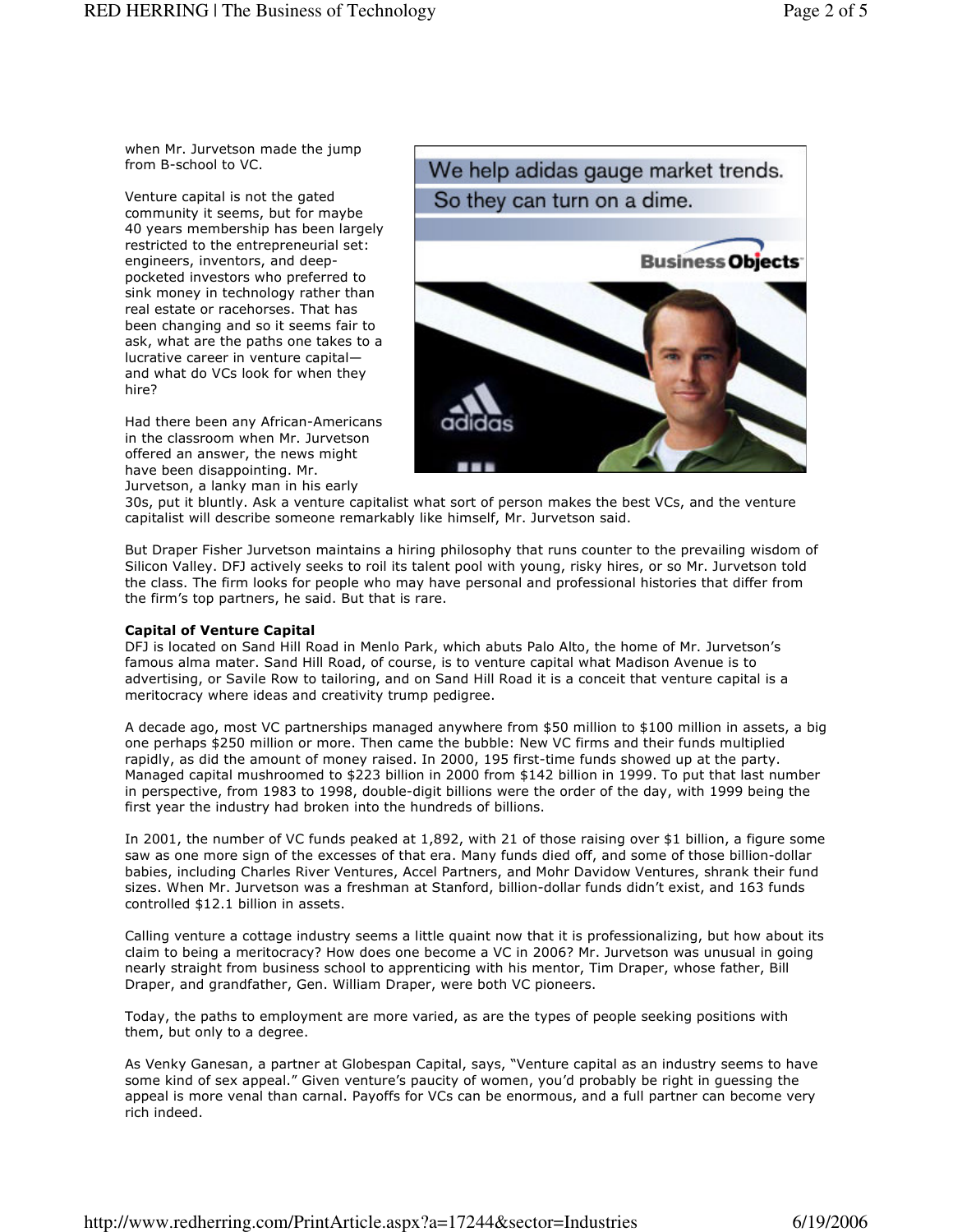Typical salaries for GPs fall in the \$200,000 to \$500,000 range, with a shot at a chunk of the carried interest on top of that. That's the carry on a portfolio: while 70 to 80 percent goes to the LPs, there usually remains a multi-million-dollar chunk to be divvied up among general partners. And if you have a Baidu or a Skype in your portfolio, as Mr. Jurvetson does, an initial investment can end up being worth over \$1.5 billion.

But it's a slippery gravy train. There are nail-biting lock-in periods lasting months when promising market exits can suddenly turn dismal—and there are plain duds that end up losing money and bringing the portfolio down. Still, with average starting salaries of up to \$175,000, it's easy to see why venture is attracting younger, more diverse faces.

#### **Discomfited by Differences**

As an Indian-born VC, Mr. Ganesan is an exemplar of Silicon Valley's meritocracy, the son of a man who made car radiators near Chennai for India's once ubiquitous Ambassador. ("Everything in it makes a noise but the horn," goes an old Amby saw.) Would an Indian with that background be as welcome joining the ranks of a white-shoe law firm, or a top-drawer investment bank? Probably, if like Mr. Ganesan, he had degrees from Cal Tech and Reed College, plus a couple of years with McKinsey under his belt.

Mr. Ganesan contends that venture capital is "not clubby," but he has not forgotten the role luck played in building his fortune. Even though he was armed with impressive degrees, and a résumé that included selling a company he helped found to IBM for \$200 million, Mr. Ganesan counts himself among the fortunate few allowed to participate in, and profit from, one of the largest creations of wealth the world has witnessed.

Still, he allows that the definition of minority in Silicon Valley is an odd one when you consider that it usually means Indian or Chinese males. Leaving women of all colors aside, Hispanics and African-Americans are rarely found in VC circles. "Getting into a partnership is sort of like getting into a family," Mr. Ganesan concedes. "There is a subtle discomfort with people who are different."

Mr. Ganesan parcels the history of venture into four chapters, although one could as easily call the last two Parts I and II of the same chapter: pre-1972, 1972-1996, 1996- 2000, and the present. The first saw venture capital rise up in the postwar boom and establish itself as an asset class.

Georges Doriot, considered the founding father of venture capital, created American Research and Development Corp. in 1946; just over 10 years later, it backed Digital Equipment Corporation founder Ken Olsen, turning its original \$70,000 investment into \$37 million when DEC went public in 1968. A patient man, Mr. Doriot waited until 1972 to exit, when his shares were worth \$350 million. But the idea of a venture-backed startup was already gaining traction long before he could even contemplate the possibilities. By 1959, just two years after Mr. Doriot put his money down on Ken Olsen, Venrock Associates funded Fairchild Semiconductor.

#### Gentlemen Prefer Gentlemen

The second chapter comprised the age of the "Gentleman VC," the successful Valley entrepreneur who stood between the halcyon days of his innovation and retirement in his splendorous, wooded redoubt in nearby Woodside or Atherton. Before taking to the links full-time, he worked as a VC. But it was a time marked by rough patches, as Private Equity Analyst Publisher Steven Galante notes in a potted history of the industry.

Adding to the miseries of a market slump in the first half of the 1970s, federal legislation was enacted to curb pension fund mismanagement, turning fund managers away from riskier investments—until the rules were "clarified" in 1978, a year that turned out to be an excellent one for Gentlemen VCs: the federal capital gains tax was rolled back from 49.5 percent to 28 percent. Less than three years later, Apple Computer and Genentech went public, the first of a new breed of venture-backed companies that would become pillars of the information age.

Gary Morgenthaler was a Gentleman VC, before leading his firm into the modern era. A successful CEO of a database company in the 1980s, Mr. Morgenthaler eventually joined the venture capital firm his father founded in 1968. He says today that his profession is one of apprenticeship, and that most of the partners in his firm have been CEOs themselves. "They have been there, and done that," he says. Investment discipline—the ability to recognize market cycles and stay cool when the pack is chasing The Next Big Thing-only comes with experience and the seasoning of age, Mr. Morgenthaler says.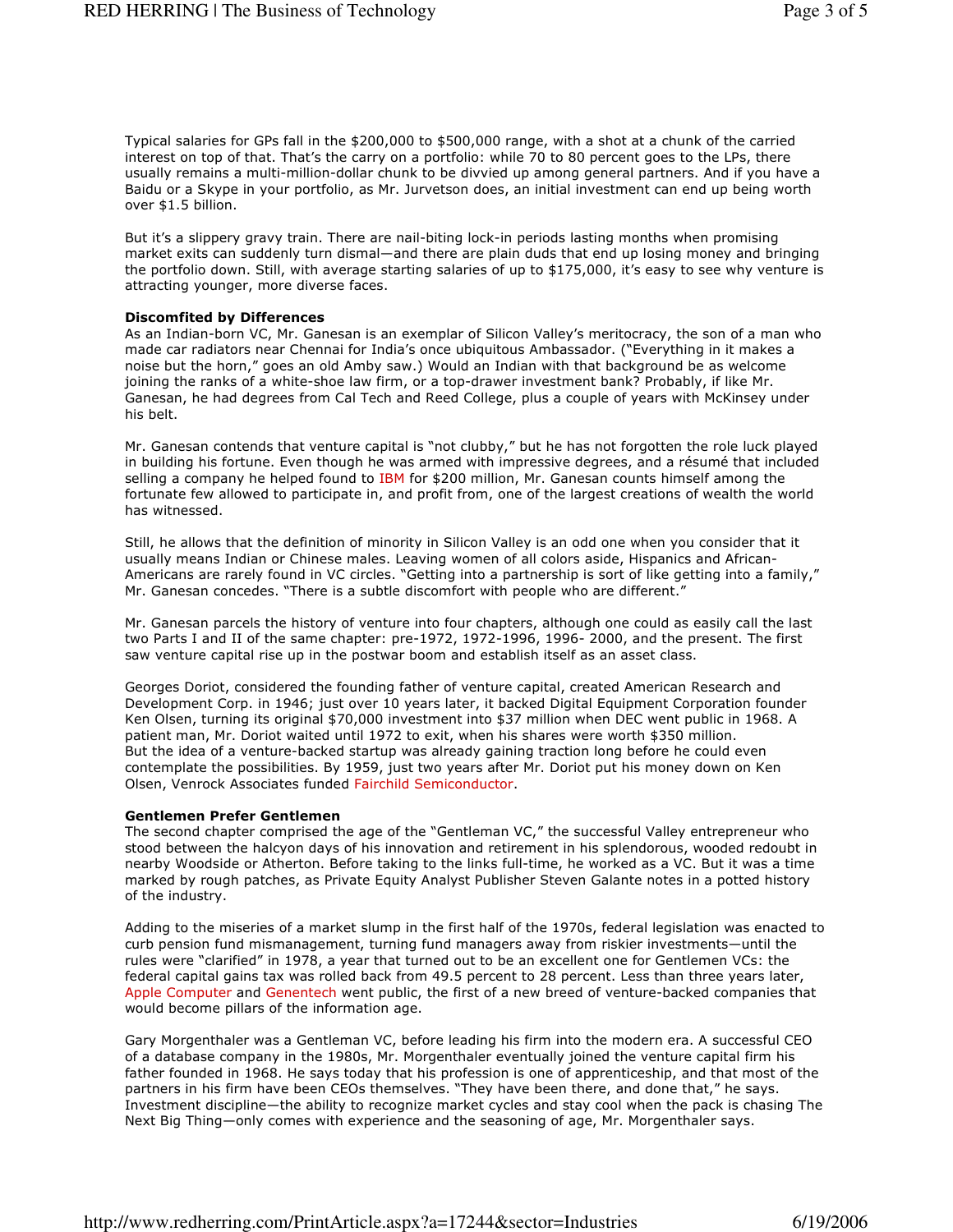How can someone with a new MBA pick the right CEO to run a company, stay loyal to that CEO up to the moment it's clear that the CEO is wrong for the job, and then send the CEO packing as painlessly as possible? "It sounds easy, but it is really hard when you come right down to it," he says.

Mr. Morgenthaler also thinks he is lucky. After graduating from Harvard University's Kennedy School of Government, where he learned realpolitik from none other that Henry Kissinger, Mr. Morgenthaler found himself at Stanford in the early 1970s instead of the U.S. State Department, at a time when Washington was as bleak as Silicon Valley was promising. As a student of operating systems at Stanford, and then as the CEO of Ingres Corporation, Mr. Morgenthaler learned the tech trade.

## **The Tech-VC Switch**

Vinod Khosla, of Sand Hill Road firm Kleiner, Perkins, Caufield & Byers, was a classic exponent of the tech-to-VC switch. Before moving into venture, he earned his tech stripes as a co-founder of Sun Microsystems with, among others, Scott McNealy and Bill Joy, who himself left his position as Sun chief scientist in 2003 to join Kleiner Perkins. After nearly 20 years with the VC, Mr. Khosla switched gears and dropped his general partner title last year, freeing him to invest in his own and other funds, in addition to ones managed by Kleiner Perkins.

But in Mr. Morgenthaler's case, it wasn't until his father, David Morgenthaler, dragged him "kicking and screaming" into the family business that he made the switch. And it wasn't until changing careers that he learned the hardest truth about venture capital: Fewer than 10 percent of VC firms walk away with more than 90 percent of the industry's profits.

Mr. Morgenthaler's firm is in that club, as it happens, and he counts his hiring policy as a contributing factor. Betraying his Gentleman VC-era roots, and a cautiousness that comes of age, Mr. Morgenthaler allows that his firm maintains only a fraction of the portfolio of companies it should have invested in, but passed on instead. While he won't mention their names, he says that Morgenthaler Partners might have acted differently if it had younger partners. Still, with \$2.5 billion in investments and \$450 million in his most current fund, Mr. Morgenthaler's musings are more speculative than pained.

Like Mr. Morgenthaler, Mr. Ganesan bridged the old and modern eras-watching average deal size soar into the many millions, and deal flow turn into such a torrent that firms recruited new associates faster than what was good for some. It was a time of excess, when VCs were minted who probably should not have been. All was proof that the age of the Gentleman VC was finished, and the modern period of exuberance, calamity, and recovery was phasing in. And in that mix came a move to professionalize the industry, best evidenced by the flood of business school grads.

Money—more specifically, management fees—led indirectly to the need for associates armed with MBAs. As fund sizes soared, venture firms stuck to their traditional 2 to 2.5 percent fees for running the funds. Limited partners putting up the money started to chafe. A \$2-million fee for a \$100-million fund may have seemed a bit steep. A \$20-million charge to manage a \$1-billion fund was outrageous, especially when all the money went to a handful of general partners.

To justify their fees-and to vet the growing numbers of deals they needed to invest their vast pools of funds in-VC firms turned to business school grads. Unlike their predecessors, the MBAs often had no operating or investing experience, but they could crunch the numbers and provide the due diligence the LPs wanted.

For Mr. Jurvetson and his partners the difference between old hands and young blood is not just academic, it's what makes the industry interesting. Like Mr. Morgenthaler, Mr. Jurvetson's views are shaped by his own experience. He describes countless interviews with stodgy VC firms as a graduating Stanford Business School student in 1996. But all that was before he interviewed with Tim Draper. During the interview, Mr. Draper took Mr. Jurvetson to a hockey game. Not one to stand on ceremony, the VC slid down one of the arena banisters, a feat that seemed to dazzle his young guest. "That's when I knew I found the perfect firm," he says.

### **Fresh Perspectives**

In keeping with that quirky tradition, DFJ hires so-called associates and analysts whose job is to offer fresh perspectives on deals. "In many cases their backgrounds are very different and they push out the matrix," says Mr. Jurvetson. The analyst positions are meant to be two-year stints to glean some realworld experience before business school. The associate positions at DFJ are, at least in theory, partner